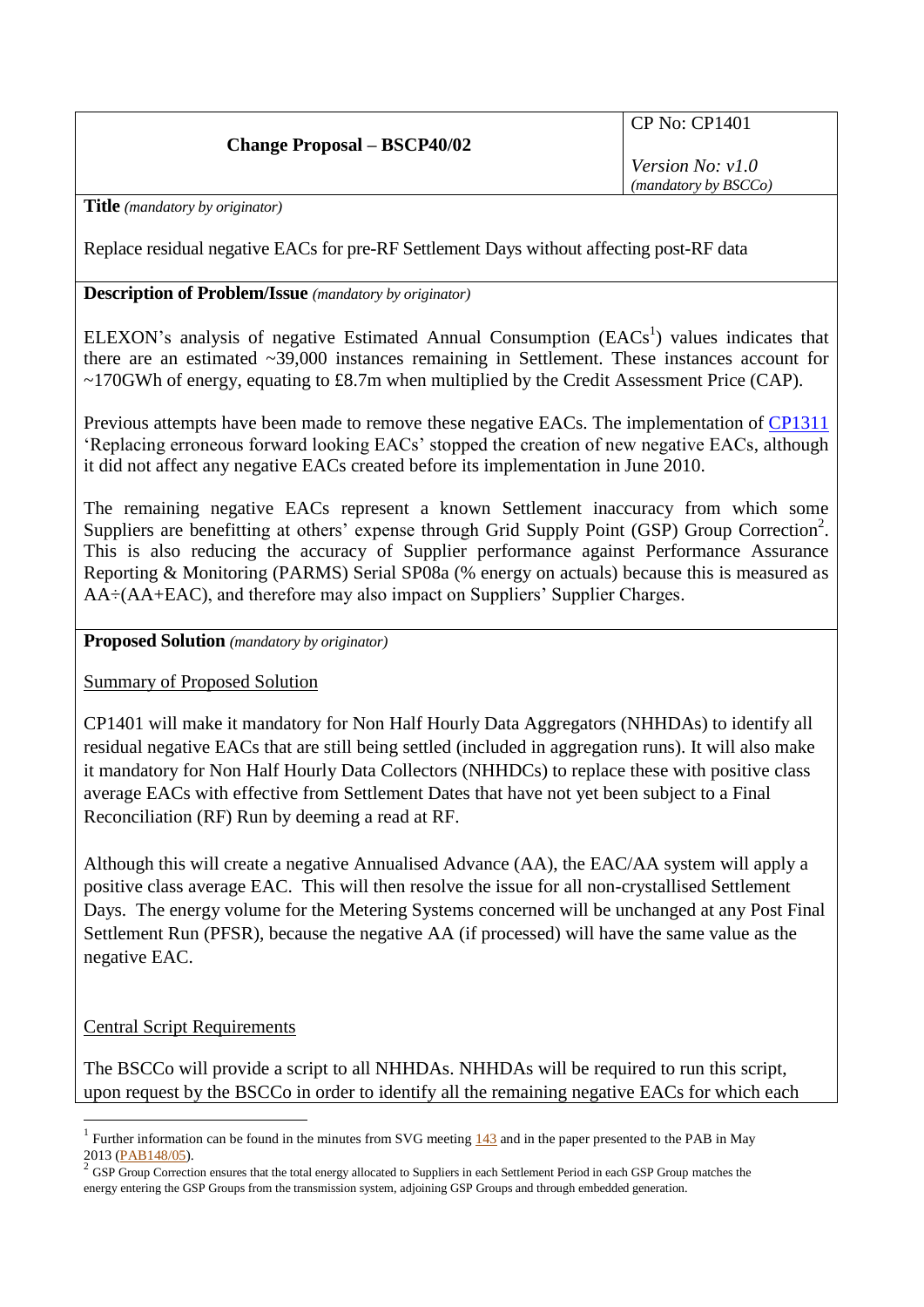NHHDA is still appointed. Negative EACs will be listed by Supplier and NHHDC and will then be distributed to each NHHDC by the relevant Supplier.

This solution is primarily a one-off exercise. However, there have been isolated instances of negative EACs being sent manually to NHHDAs. To ensure that all residual negatives have been removed, this CP will require NHHDAs to re-run the script, and if necessary, NHHDCs to repeat the deeming exercise if requested by the BSCCo.

### **Requirement 1:**

The Script must select, from each NHHDA's database, all EACs that are negative (i.e. less than zero) where:

- the NHHDA is still appointed to the Metering System or has a de-appointment date later than the most recent RF Run Data (to be provided as a parameter to the script);
- the appointment of the NHHDC sending the EAC (as at the Effective From Settlement Date of the EAC) overlaps with an NHHDA appointment for the same Metering System;
- no EAC or AA exists which would take precedence over the negative EAC when applying the aggregation rules i.e.:
	- an AA or EAC from the same NHHDC with a later or equivalent Effective From Settlement Date;
	- an AA with a later or equivalent Effective From Settlement Date from another NHHDC with an appointment which overlaps the AA and an NHHDA appointment for the same Metering System;
	- a positive EAC which overlaps the negative EAC and was provided by another NHHDC with a later appointment which overlaps the EAC and an NHHDA appointment for the same Metering System.

# **Requirement 2:**

The Script must create a suitably-labelled .csv or pipe-delimited file for each combination of Supplier and NHHDC. Each File should list the Metering System ID, EAC Value and the Effective from Settlement Date for each negative EAC value, meeting the criteria in Requirement 1.

# **Requirement 3:**

The Script will identify each combination of Supplier and NHHDC, where the NHHDC has at least one appointment for that Supplier. Where no negative EACs are found for that combination, a suitably-labelled file will be created with an indication that no negative EACs have been found.

# **Requirement4:**

The NHHDA query will be run as a standalone script. This will be done via the Unix command line, rather than a front end form as part of the NHHDA application.

### **Timescales**

Changes to BSCP504 and BSCP505 specify the timescales within which NHHDAs and NHHDCs must complete both the initial exercise and any subsequent ad-hoc request(s) (recognising that subsequent ad-hoc requests are likely to require less time for NHHDCs to complete as there will be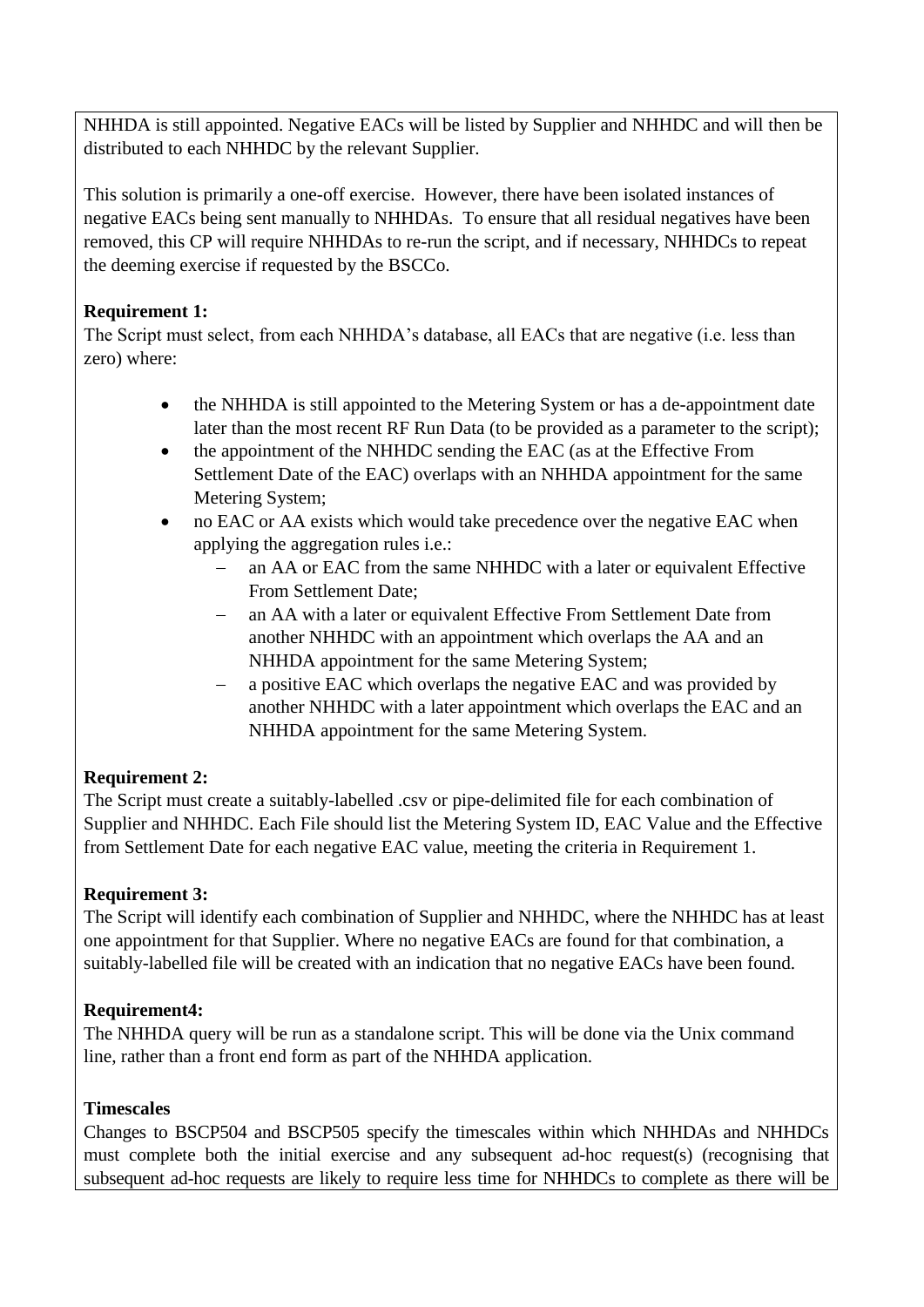fewer, if any, residual negative EACs left) these times scales are as follows:

- Upon request by the BSCCo the **NHHDA** shall, within 10 Working Days, identify any negative EAC values in its database and shall notify the Supplier of these negative EAC values and associated details.
- The **Supplier** shall, within 5 working days of receiving such notification from the NHHDA, pass their details of negative EAC values and associated details to the NHHDC by email or other agreed means.
- Upon request from the Supplier, the **NHHDC** shall, within 60 Working days of the first request and within 10 working days of any subsequent request:
	- Calculate a Deemed Meter Advance in accordance with 4.5.2 e) and using the negative EAC value reported by the Supplier;
	- Use the resultant negative Deemed Meter Advance to calculate a negative Annualised Advance and positive replacement EAC in accordance with 3.3.11 and;
	- Submit the revised EAC (and optionally the negative AA) to the NHHDA in accordance with 3.3.11.

Further information about these timescales can be found in the 'Requested Implementation Date' Section of this document as well as the Draft BSCP504 and BSCP505 redlining in Attachments A and B.

### **Justification for Change** *(mandatory by originator)*

The analysis presented to the SVG in January 2013 indicated that there were an estimated  $\sim$ 39,000 instances of negative EACs remaining in settlement. The fact that this volume of error is still present in settlement suggests that these negative EACs are not being corrected naturally through the Settlement process.

These negative EACs represent a known Settlement inaccuracy from which some Suppliers are benefitting at others' expense through GSP Group Correction.

As this impacts the accuracy of Supplier performance against PARMS serial SP08a, it may also be impacting on Suppliers' Supplier Charges.

**To which section of the Code does the CP relate, and does the CP facilitate the current provisions of the Code?** *(mandatory by originator)*

Section S 'Supplier Volume Allocation'.

**Estimated Implementation Costs** *(mandatory by BSCCo)*

The estimated ELEXON effort to implement this change equates to £1,680 or 7 mandays.

The Estimated cost to develop the required script is £5,500.